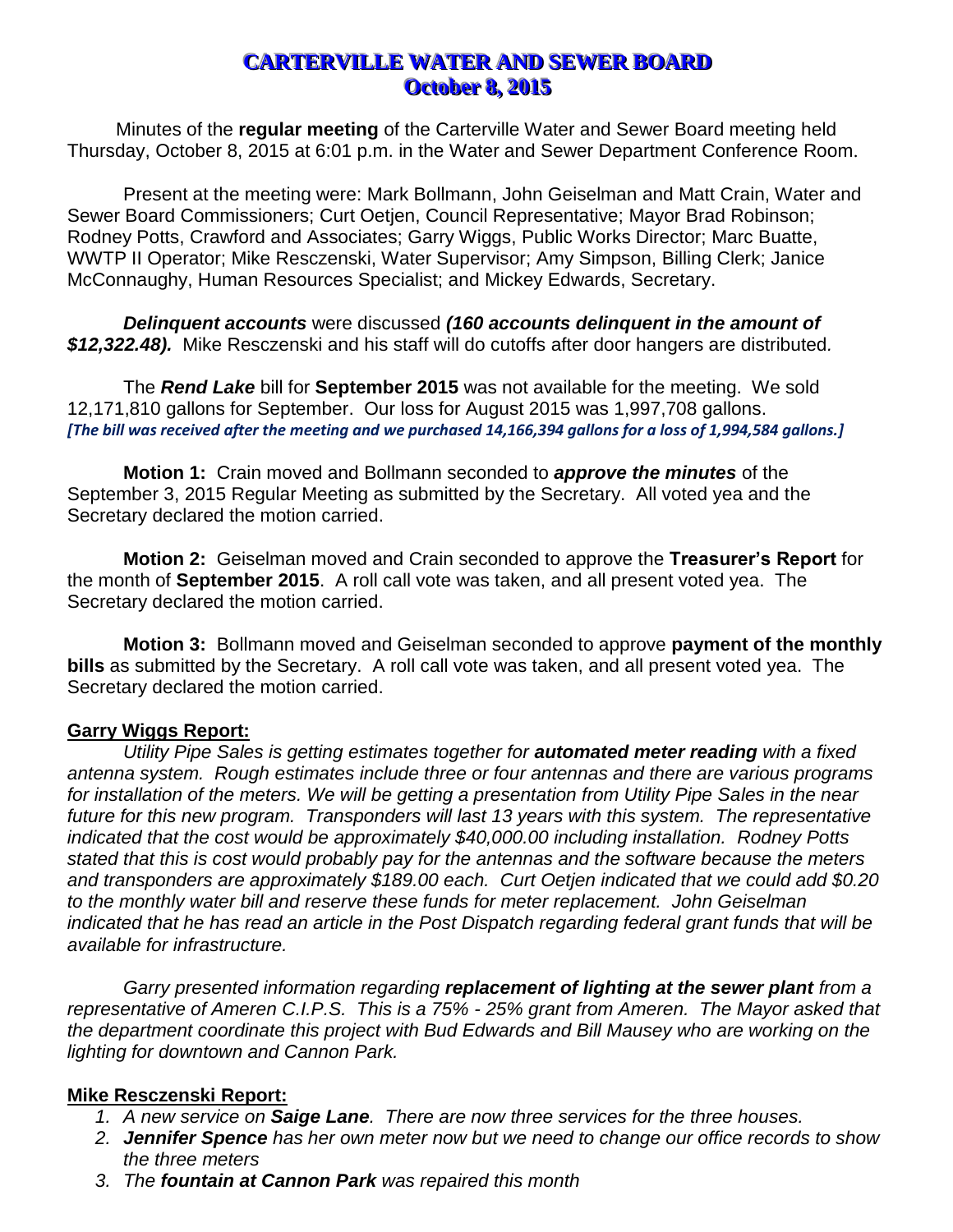Carterville Water and Sewer Board Thursday, October 8, 2015 Page 2

*4. Rend Lake had a large water leak on the service line to our ground storage. After this line was repaired we had a pump problem that caused an outage. We had already issued a boil order and Tuesday, October 6, 2015 which was lifted at 3:00 p.m. on Thursday, October 8. Garry Wiggs indicated that we had to take additional samples on this line because it was a problem with the line coming into our system.*

#### **Marc Buatte Report:**

- *1. Still waiting on the UV System.*
- *2. Marc asked that we complete a lighting project for the sewer plant for employee safety especially. It is very dark at the plant at night and could be dangerous for employees who are repairing equipment at night.*
- *3. Marc is interested in purchasing a camera for our sewer lines. He solicited a price for cameras he feels are large enough to handle our system. The cost is approximately \$14,000.00. The Board agreed that we should wait and put this on the November agenda and ask the Street Committee to pay a part of the cost for this system.*
- *4. Mike Resczenski indicated that we need to talk about purchasing cages if we are going to be doing sewer repairs. This should also be put on the November agenda.*

**Motion 4:** Crain moved and Bollmann seconded to approve the following leak and pool credits:

| <u>Acct #</u>       | <u>Name</u>           | <b>Service Address</b> | <b>Credit</b> |
|---------------------|-----------------------|------------------------|---------------|
| 01-1441             | Vanessa Cross         | 903 E. Illinois        | \$21.40       |
| 03-2022             | Jacob Ogden           | 801 Anderson, Apt 4    | \$28.30       |
| 03-2120             | Dixie Carney          | 508 Dent Street        | \$40.70       |
| 04-1261             | Kendall Hollister     | 438 N. Division        | \$27.09       |
| 05-1232             | Mark Shasteen         | 308 Timothy Lane       | \$37.28       |
| 07-0460             | Harry Treece II       | 106 Tippy Rd           | \$36.28       |
| 083453              | <b>Tonya Neal</b>     | 610 Mulberry           | \$21.56       |
| 08-3992             | Elizabeth Heesch      | 600 Mulberry           | \$627.48      |
| 11-2040             | Casandra Pursell      | 519 Nevada             | \$40.63       |
| 14-5360             | James & Kathleen Carl | 4100 Baptist Camp Road | \$54.45       |
| 15-0010             | Tommie Clendenin      | 510 W. Grand           | \$67.65       |
| 15-0250             | Ashley Burgener       | 802 W. Grand           | \$14.28       |
| 17-0020             | Pin Oak Motel         | 1200 Pin Oak Drive     | \$223.85      |
|                     |                       |                        | \$1,240.95    |
| <b>POOL CREDITS</b> |                       |                        |               |
| Acct #              | Name                  | Service Address        | <b>Credit</b> |
| 05-3931             | <b>Matthew Hupe</b>   | 303 Prentice           | \$8.75        |
| 11-1281             | Susan O'Neal          | 506 Mulberry           | \$19.25       |
|                     |                       |                        |               |

## **LEAK CREDITS**

A roll call vote was taken, and all present voted yea. The Secretary declared the motion carried.

**\$28.00**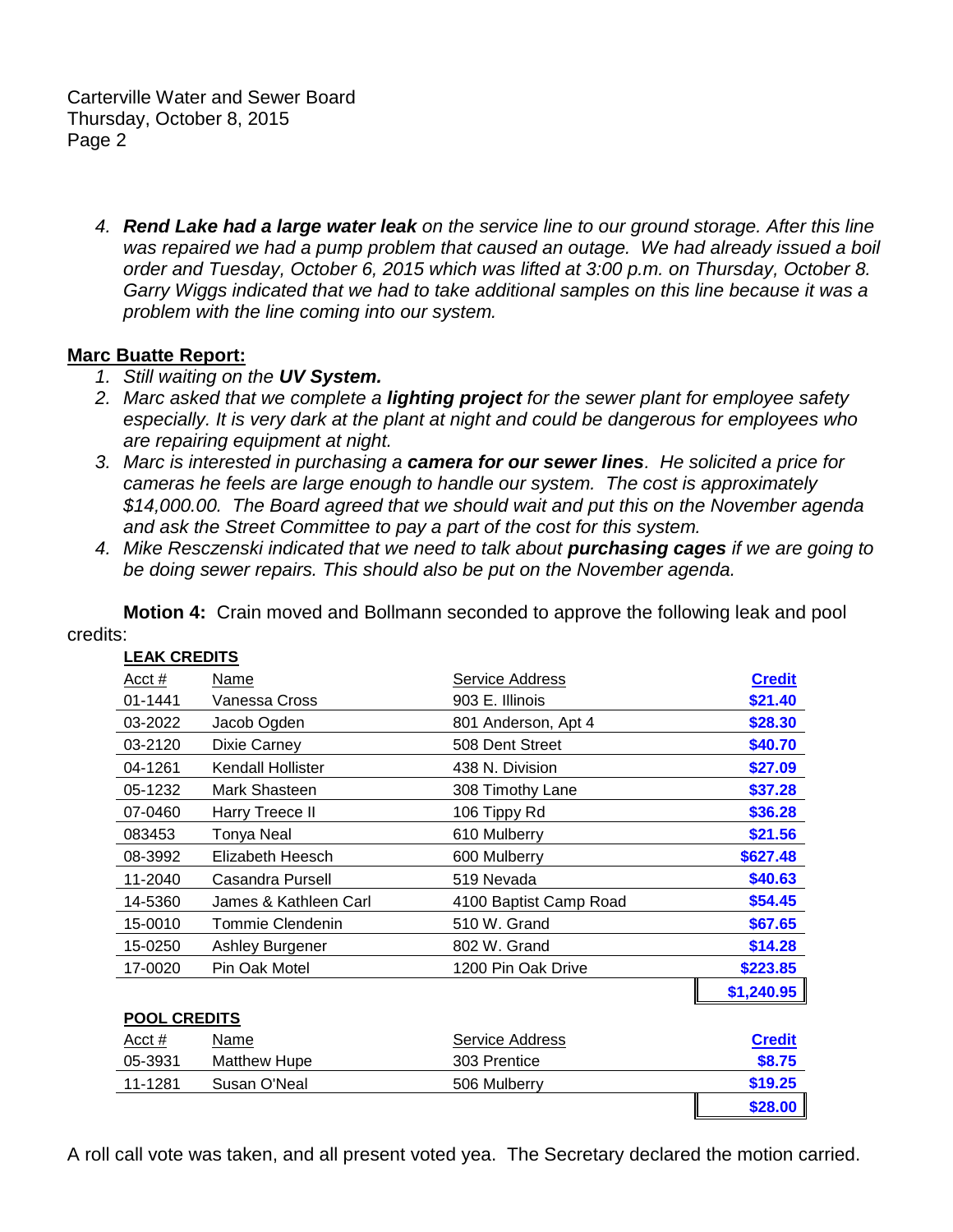### **Rodney Potts, Crawford & Associates**

*UV Disinfection System* – Construction should start soon. The contractor has had some concerns about the type of rebar that was specified. As soon as this rebar is delivered they will begin project. All shop drawings have been approved.

The *Bar Screen* is complete and being delivered. Haier Plumbing has given us a price for installation of this bar screen and Rodney will be soliciting prices from other contractors who are on-site doing other projects.

The *Inflow/Infiltration Plan* - Rodney Potts said his office received a phone call from I.E.P.A. yesterday asking for another 60-day time extension for the meeting on our sewer system. They asked, in the phone conversation with Norma, for an update on our sewer system maintenance program. Rodney will call them back and will tell them that we are waiting for the meeting, but are ordering equipment in preparation for the program initiation.

*Valley Drive Lift Station* is up and running and we are waiting for the hour meter and horn to be installed.

The *Pea Ridge lift station* has had new panels installed.

The *Bishop/Kovach* water and sewer construction has been completed. Mike asked if these meters have been installed and are in use. Amy Simpson indicated that they must come to the office and complete an application for our files so that we can start their billing,

The *water extension for the Refuge* is being completed by Dean Bush Construction. I.D.O.T. has asked us to pass a resolution at Tuesday's Council meeting for the line crossing on Route 13.

The *Sludge Holding Structure* is still with IEPA for permit and we will be asking for a change when this is received so that we can build this on our sludge disposal property on Hafer Road.

The specifications and drawings are being prepared for the *waterline on the west side of our building*. This will then have to go to I.E.P.A. for a construction permit.

The *Grit Removal Equipment* is being designed at Crawford's Office.

The Gentry *sanitary sewer relocation on Commerce Drive* was presented. Gentry is rerouting the sewerline for the First Southern Bank development and Rodney presented an application for a permit that must be signed by the Mayor. This should be put on the November agenda for clarification.

John Geiselman asked about the *work platforms for the oxidation ditches*. Marc indicated that we have not completed anything on this project, but he will look into it.